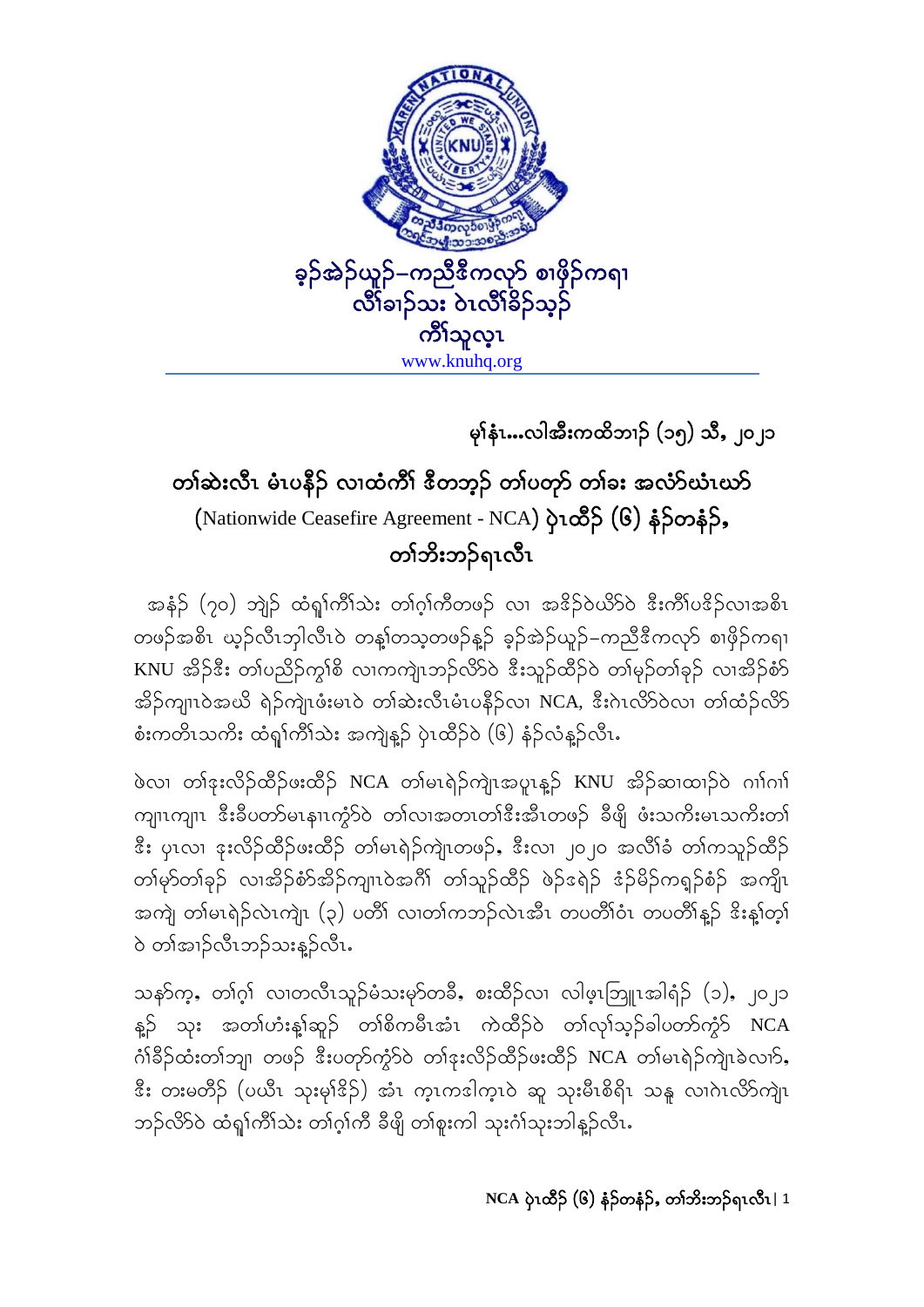တၢ်လၢပိ>်ထွဲထိဉ်ဝဲ သုးတၢ်ဟံးန့ၢ်ဆူဉ် တၢိစိကမိၤတဖဉ်န့ဉ် မ့ၢ်တၢ်ဆိဉ်တံ၊်မၤနၢၤ ထံဖိကိၢိဖိ ကမျုၢ် လၢထံကိ<sup>ုင္</sup>ဒိတဘ့ဉ်အပူၤ လၢကျဲအကလုာ်ကလုာ် <sup>ဒွိႏွ</sup>တ်ုဘဉ်ခိဉ်ဘဉ်ဝဲ **ပုၤဂ္၊်ဝိ မု၊်ကျိုၤ ဲလွှော် (လူမှုစီပွါး**) အကလုာ်ကလုာ် ဘူးထိဉ်လၢ ထံကိၢိန္ဉာ် ကဟးဂီၤက္ခံ၁်ဝဲ အပတိၢ် န္<sub></sub>ဉ်လီၤႉ KNU တခ်ိ အိဉ်ဆၢထၢဉ်ဝဲလၢ – **"ကျဲသန္"လ၊ ထံရှၤ်ကိၤ်သဲး တၢ်ဂ္၊်ကိတဖဉ်န့ဉ်** တၢ်က<mark>ယ္နာ်လီၤဘုါလီၤအီၤ လၢထံရှၢ်ကိၢ်သဲး အက</mark>ျဲ နူဉ်လီၤႉ သနာ်က့ႇ ဒ်သိးဒီး တၢ်ယ္ဉာလီၤ ဘှါလီၤ တၢ်ဂ့ၢ်ကီတဖဉ် ကန့ၢ်ကသ့ဝဲအဂ်ိၢန္ဉာ် ဒိးန္ၤထိဉ်အသးလၢ ပုၤလၢဘဉ်ထွဲဘဉ်ယးဒီး တၢ်ထံဉ်လိ်ာစံးကတိၤသကိးတဖဉ် အတၢ်ထံဉ် ဒီးအတၢ်ဟ်သး ဒီးအတၢ်သူဉ်ဘျ၊သးဘျ၊ လ၊တၢ်ယ္ဉ်လီၤဘုါလီၤ တၢ်ဂ့ၢ်ကီတဖဉ် အဖီခိဉ်ႇ ဒီးအတၢ်အၢဉ်လီၤအီလီၤ လၢကလုၤဟိမၤ ထွဲဝဲ တၢ်အၢဉ်လီၤဘဉ်သး(<mark>သဘောတူညီမှု</mark>) အဖိခိဉ် လ<sup>ှ</sup>ာလ<sup>ှ</sup>သေ့အတ်ရန်ဉ် ပထံဉ်သ့ဉ်ညါ ဘဉ်အီၤလ၊ တၢ်ဒုးလိဉ်ထိဉ်ဖးထိဉ် NCA တၢ်လဲၤခီဖျိအပူၤန္ဉာ်လီၤႉ

အယိ, န်သိးနီး တါကၢၤက္ၤဂၢၤက္ၤ ထံကိ်၊ လၢတကိၢိခါ တၢ်အိဉ်သး အအၢအသိအပူၤ ကန့္ခ်ကသ့ဝဲအဂ်ီ၊ KNU ယ့ထိဉ်ဝဲ ဆူ ပုၤလၢဘဉ်ထွဲဘဉ်ဃးခဲလၢာ်အအိဉ် ဒ်လၢလာ်အသိး န္5လီၤ.

- ၁. သုး အတၢ်ဟံးန့၊်ဆူဉ် တၢိစိကမီၤ ဝံၤအလိၢ်ခံ ကယဲၢ် ပှၤမၤထံရှၢ်ကိၢ်သဲး ဒီးကယဲၢ် ပှၤလၢ ဘဉ်တၢိဖိဉ်ဃာ်စၢဃာ်အီၤခဲလၢာ် တၢ်ကပျ၊်ဖျံးကွံာ်အီၤ လၢာ်လၢာ်ဆ့ဆ့
- ၂. သုး <sup>ဒွို့</sup>ပၢၤကိၢိတဖဉ် လၢတၢ်ရၤလီၤဃာ်အီၤ လၢထံကိၢ် ဒီတဘ့ဉ်နူဉ် ကဘဉ်ထုးဖိုဉ် က္ၤဝဲ ဆူ ဂံၢိခဵဉ်ထံး သုးကလၢၤတဖဉ် ဒီးကဘဉ်ဘိးဘဉ်ရၤလီၤဝဲ ထံကိၢိဒီတဘ့ဉ် တ္ပါပတ္ပဲတျခး နွးဒုံးတွဲဥထွဉ်စူးထွဉ်၄
- ၃. ထံဂုၤကိၢ်ဂၤတဖဉ် အတၢ်တိစၢၤမၤစၢၤ ဘဉ်ထွဲဒီး ဂွၢ်ဂိၤအူ ပုၤဂ္ဂၢ်ဝိတၢ်တိစၢၤမၤစၢၤ တဖဉ် တၢ်ကဘဉ်စးထိဉ် ဟံးထိဉ်ဖိဉ်ထိဉ်အိၤ လ၊တၢ်သဘျ့အပူၤႇ တၢိဖိဉ်ယံး လ၊တၢ်ယါဘူါ COVID-19 တၢ်ဆါ ဒီးတၢ်ဆဲး ကသံဉ်ဒီတဒၢ အတၢ်ဖံးတ၊်မၤတဖဉ် အဖီခိဉ် ဒီးတၢ်ဂ္ဂါ လၢဘဉ်ထွဲဒီး တၢ်ယါဘျါ တၢ်ဆူးတၢ်ဆါ အတၢ်ဖံးတ၊်မၤခဲလၢာ်နူဉ် တၤ်ကဘဉ်ထုးကွံာ်အီၤ
- ၄. ကဘဉ်ဟ့ဉ်လီၤဝဲ တၢ်ကလုၢ် ဆူ ပုၤလၢဘဉ်ထွဲဒီး သုး ဒီးပၢၤကိၢ်တဖဉ် လၢကလူၤပိ5် မၤထွဲဝဲ ကယ်<sup>ု</sup> တၢ်ဘျ၊သဲစးခဲလၢာ် လၢဘဉ်ထွဲ<sup>ဒွ</sup>ီး **တၢ်ဟ္<b>ဉ် ထံဖိကိၢ်ဖိကမျ၊၊် တ၊်**နီ တၖၫႇ ပတုာ်ကွဲာ် တၢ်မၤ တပျုာ်တပျီၤ လၢထံဖိကိၢိဖိ အဖီခိဉ် ဒီးဟံးထိဉ်ဖိထိဉ် ဒီး ဒုးလိဉ်ထိဉ်ဖးထိဉ် ထံဂုၤကိၢ်ဂၤတဖဉ် အတၢ်ကွၢ်စူဉ်ကယာ် တၢ်ဘဉ်ဂံာ်ဂူာ်တဖဉ်
- ၅. န်သိးနီး တ၊်ပ၊တါပြး လ၊ဟ်ဂံ၊်ဟ်ဘါဝဲ လ၊သုးဂံ၊်သုးဘါ ကတၢၢ်ကွဲာ်ဝဲ ကန့၊်ကသူ အဂိၢိ ထံဂုၤကိၢ်ဂၤတဖဉ် အတၢ်ဖံးတ၊်မၤ လၢတၢ်ထိဉ်ယူက္ၤ ထံကိၢ်လၢ အိဉ်ဝဲလၢ ဘီမု၊်စၢဖိုဉ် အတၢ်တီခိဉ်ရိဉ်မဲဝဲန္ဉာ တၢ်ကတူ၊်လိာ်အီၤ ဒီးထိဉ်ယူလိာ်သး,ဒီးဒုးအိဉ် NCA ပုံၤထိိဉ် (၆) နံဉ်တနံဉ်, တၢ်ဘိးဘဉ်ရၤလီၤ| 2